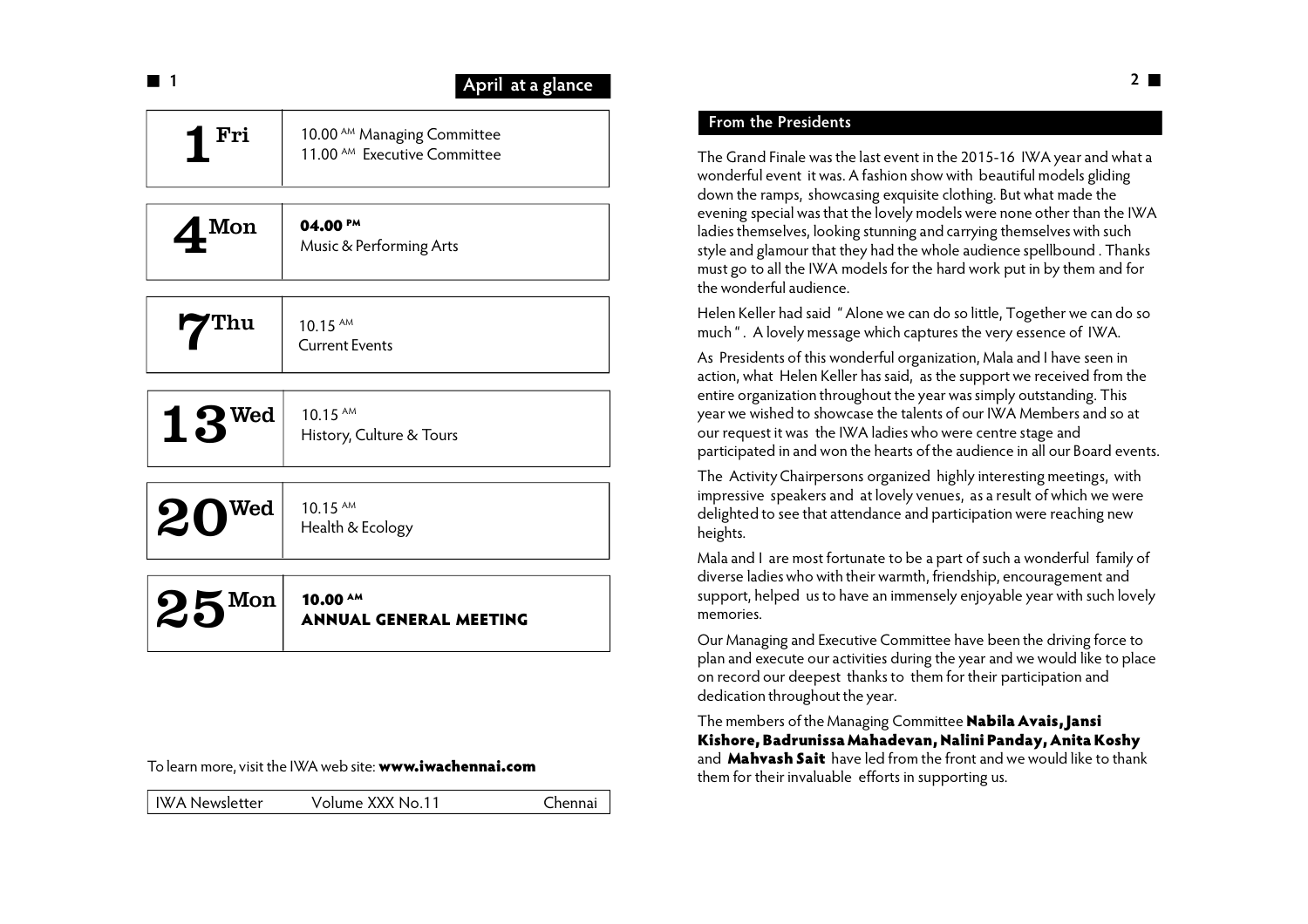The backbone of IWA , our Activity Chairpersons, **Usha B Moorthy** & **Sanjukta Gill** ( Arts & Handicrafts), **Nidhi Kapoor Thadani** & **Amulya Rao** (Book Discussion ), **Asha Harish Murthi** & **Chungmee Kim** (Cooking Swapshop ), **Lakshmi Menon** & **Anjali Sacheti** (Current Events), **Banu Singh** & **Sushi Goklaney** (Health & Ecology), **Usha Jawahar** & **Vicki Tippet** (History, Culture & Tours), **Padmavathy Gunashekar** & **Sylvie Wright** (Music & Performing Arts) and **Mallika Venkatramani** & **Sharon Iles** (Philosophy & Religion) have worked tirelessly to bring us informative and interesting meetings. We extend our heartfelt gratitude to each one of them, as this IWA year would not have been possible without their dedication and efforts.

Our pillars of advise, wisdom and strength have been our Advisory Committee, Music Committee, Membership Committee and Election Committee as their guidance has been exemplary and exceptional and contributed substantially to the success of this year. A special thanks to **Srikanta Jhaver** for permitting IWA to use her premises as the IWA Registered office and for receiving our mail. A big Thank you to **Rani Ananth** for her sterling contribution to IWA by maintaining the IWA blog.

We look forward to seeing all of you at the **AGM** on Monday, **April 25th**. We request those of you who are unable to attend the AGM to write in advance to the Membership Secretary if you wish to seek a leave of absence.

Our hearty congratulations and best wishes to the Incoming Managing and Executive Committees .

#### ACHU KURIAN MALINI KRISHNA

| Fri | 10.00 <sup>AM</sup> Managing Committee<br>11.00 <sup>AM</sup> Executive Committee |  |
|-----|-----------------------------------------------------------------------------------|--|
|     | <b>Madras Club</b><br>8, Adyar Club Gate Road<br>Chennai 600 028                  |  |

Meetings are hosted by **Achu Kurian** and **Malini Krishna**

### **From the Vice Presidents**

Looking back...time sure has wings...the months have just flown by...what seemed like a herculean task, actually unfolded to be quite an enjoyable activity. It was such a pleasure working on the IWA Board this year...plentiful bonding and much learning... compiling the IWA newsletter month after month, rightly stated by Helen Keller..."Alone we can do so little..Together we can do so much." Apt theme for the year dear Achu and Mala. The support and encouragement we received steered us through our tenure as Vice Presidents with much ease. Our heartfelt thanks to all of you for reposing your faith in our ability.

A big thank you to all the Activity Chairpersons for your immense efforts in simplifying our task by heeding to our requests and promptly sending in well written blurbs on time.

We do hope every member of our IWA family has found the newsletter interesting and informative and has enjoyed browsing through it as much as we have enjoyed compiling it for you.

NABILA AVAIS GERMANIS AND THE SERVICE OF A SERVICE OF A SERVICE OF A SERVICE OF A SERVICE OF A SERVICE OF A SE

### **From the Secretaries**

We are exiting from this extraordinarily great journey as Secretaries. With diligence we ensured that the newsletters with the relevant information reached our members in time. We will bask in the warmth of having worked with our very competent Presidents Achu and Mala, the Managing Committee and the Executive Committee.

We sincerely acknowledge the support of the Advisory Committee and the Membership Committee for their untiring help in choosing new members. With the curtain call, we feel energised and reinforced to move on with this thought well etched in our minds:

Alone we can do so little, together we can do so much.'

BADRUNNISA MAHADEVAN NALINI PANDAY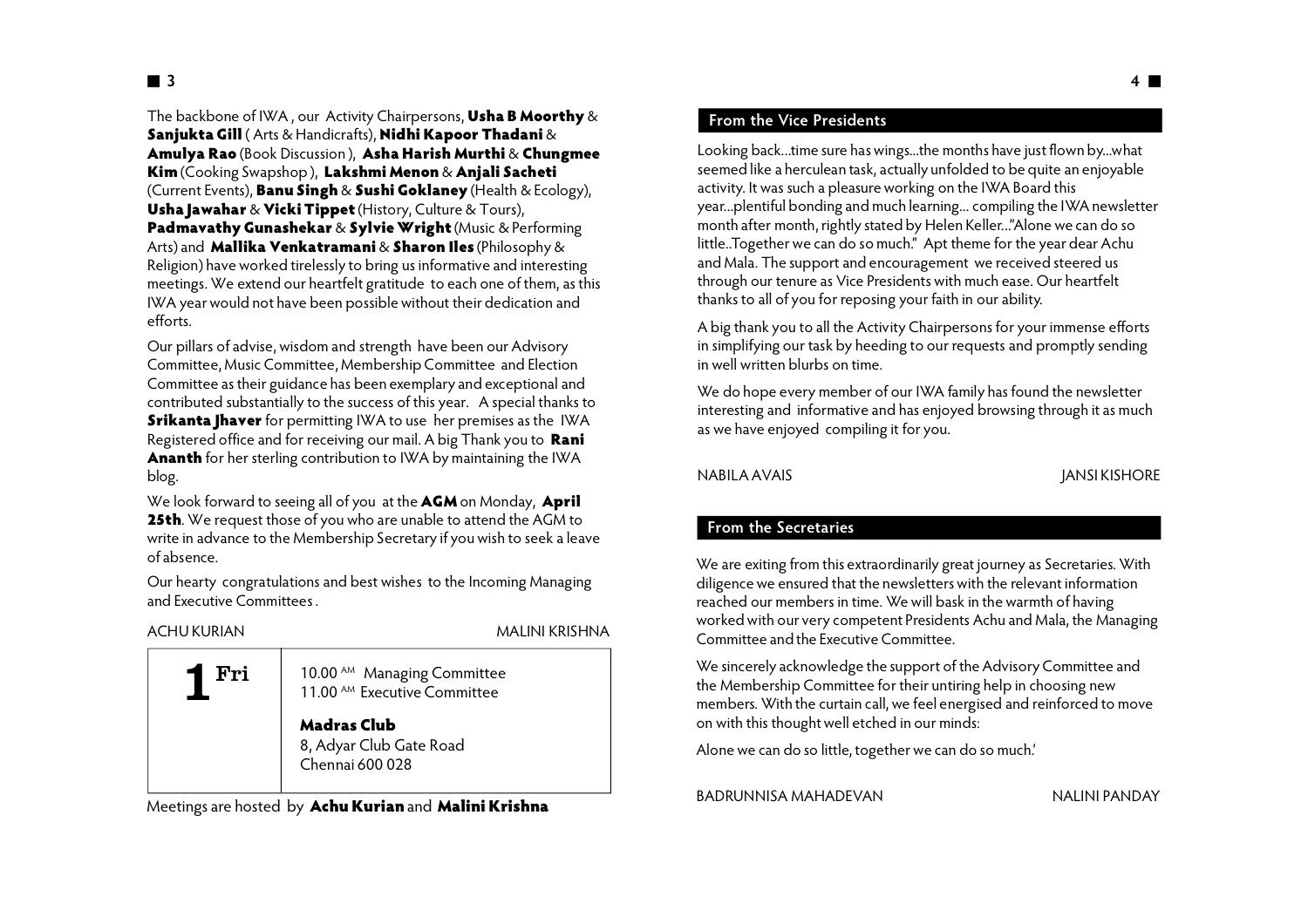# **5**

### **From the Membership Secretary**

Please return your renewal forms together with your cheque for the annual membership fee of Rs 2000/- made out to "IWA Chennai". Non Indians can pay cash. This can be done at the AGM, by post or hand delivered to the Secretaries. The closing date for returning completed renewal forms is June 30th 2016.

To ensure our records are up to date, please complete all sections of the renewal form accurately.

Please tick the appropriate box for sponsorship in the renewal form and do oblige when approached by the chairpersons, with the same amount.

In the case of Non-Indians who are leaving Chennai, please send a letter or email informing us that you will not be renewing your membership. This will enable us to fill your slot with another interested applicant.

All members are reminded that they should inform us in writing or by email if:

- a) They will be absent for the AGM, prior to the AGM.
- b) If they are likely to be absent for a month or more from IWA. This should be done prior to or at the beginning of each long absence.

BADRUNNISA MAHADEVAN

### **From the Treasurers**

The past year has been a wonderful experience, being part of the Managing Committee of IWA. It's been rewarding and a learning experience interacting and working with the IWA team. As Treasurers, we truly appreciate the cooperation from the members of the Managing and Executive Committees. This made our job truly seamless.

In addition, our sincere appreciation to all our members- "the back bone of IWA" for enabling this year to be successful and enjoyable.

All the best to the incoming team for a successful year ahead.

ANITA KOSHY MAHVASH SAIT

Based on the nominations received, we are happy to announce that the following members have been elected unopposed to the post mentioned against each for the year **2016-2017**.

|                 | <b>INDIAN</b>        | <b>NON-INDIAN</b>      |  |
|-----------------|----------------------|------------------------|--|
| Presidents      | Nabila Avais         | Jansi Kishore          |  |
| Vice Presidents | Badrunnisa Mahadevan | <b>Sylvie Wright</b>   |  |
| Secretaries     | <b>Anita Koshy</b>   | <b>Manisha Singhee</b> |  |
| Treasurers      | Asha Harish Murthi   | <b>Vicki Tippet</b>    |  |

Our congratulations and very best wishes to them for a successful term.

Note: The following nominees withdrew from the election.

### **Usha Jawahar Kausalya Jaganmohan Nalini Panday**

There will be **No Election** this year.

|         | Chairperson : <b>Alagu Muthu</b>                                                         |
|---------|------------------------------------------------------------------------------------------|
| Members | : Jyothi Ganesh<br>Radha Gopalakrishnan<br>Archana Meiyappan<br><b>Cherry Venkatesan</b> |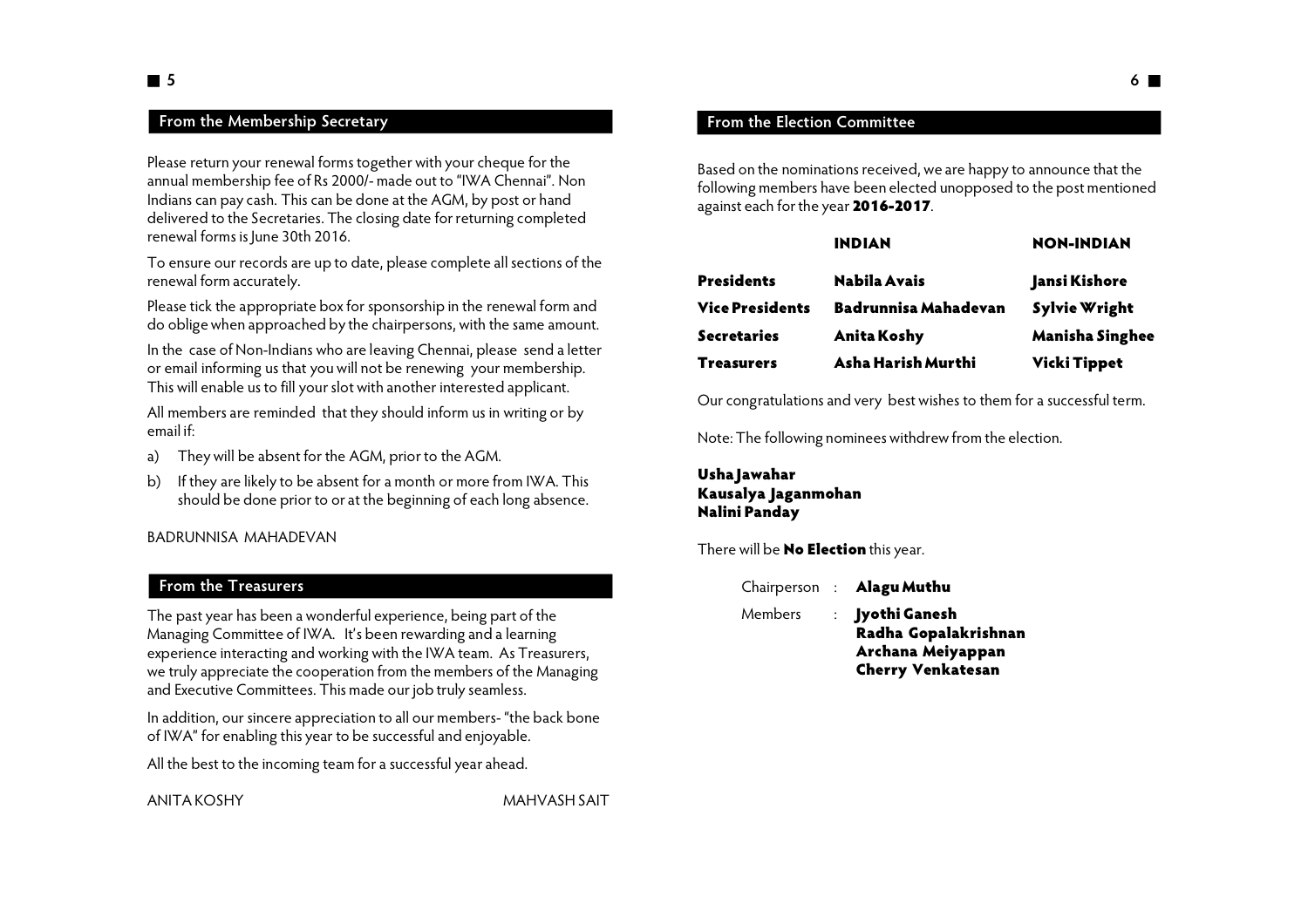

## **Vande Guru Parampara…A Spiritual Musical Offering**

**Sooryagayathri**, a ten year old girl, is a gift of God and an amazing bundle of talent. Sooryagayathri's voice has fine mettle, easily traversing all the three octaves and is able to bring out the bhavam as portrayed by the legendary M S Subhalakshmi. **Kuldip Pai**, singer and composer, will accompany the young artiste as she performs the Hanuman Chalisa along with other stotras and obeisance to Lord Ganesha.

We thank **Nina Kothari** for graciously hosting this meeting at her home.

We thank **Cherry Venkatesan** for being our day facilitator.

Please note this is an **evening** meeting.

This is a **members only** meeting.

PADMAVATHY GUNASHEKAR SYLVIE WRIGHT

We thank **Mahvash Sait** for sponsoring the audio for our March Cooking Swapshop meeting.

### **Current Events**



# **Probiotics: An Ancient Wisdom Modernized**

Probiotics is an ancient science which has been recently rediscovered and is in the forefront of revolutionary preventive healthcare. In layman's term, probiotics are the naturally occurring "good" bacteria that live in your gut and play a significant role in your total wellness.

Research is discovering that a large part of our immune system is housed in our gut, so keeping it in good working order should be our biggest priority. A healthy intestinal tract is said to host over 100 trillion friendly bacteria (that is 14000 times more than the global human population!). These good bacteria essentially govern your body and aid in your health.

**Bharat Jhaver**, who for the last 15 years has been involved in researching the usage of probiotics, will help us navigate through the world of this micro-organism and its effects on the human body. He will share with us the recent path-breaking discoveries made in the field and also share with us the future of modern medicine.

We heartily thank **Sunita Shahaney** for sponsoring the meeting.

LAKSHMI MENON ANJALI SACHETI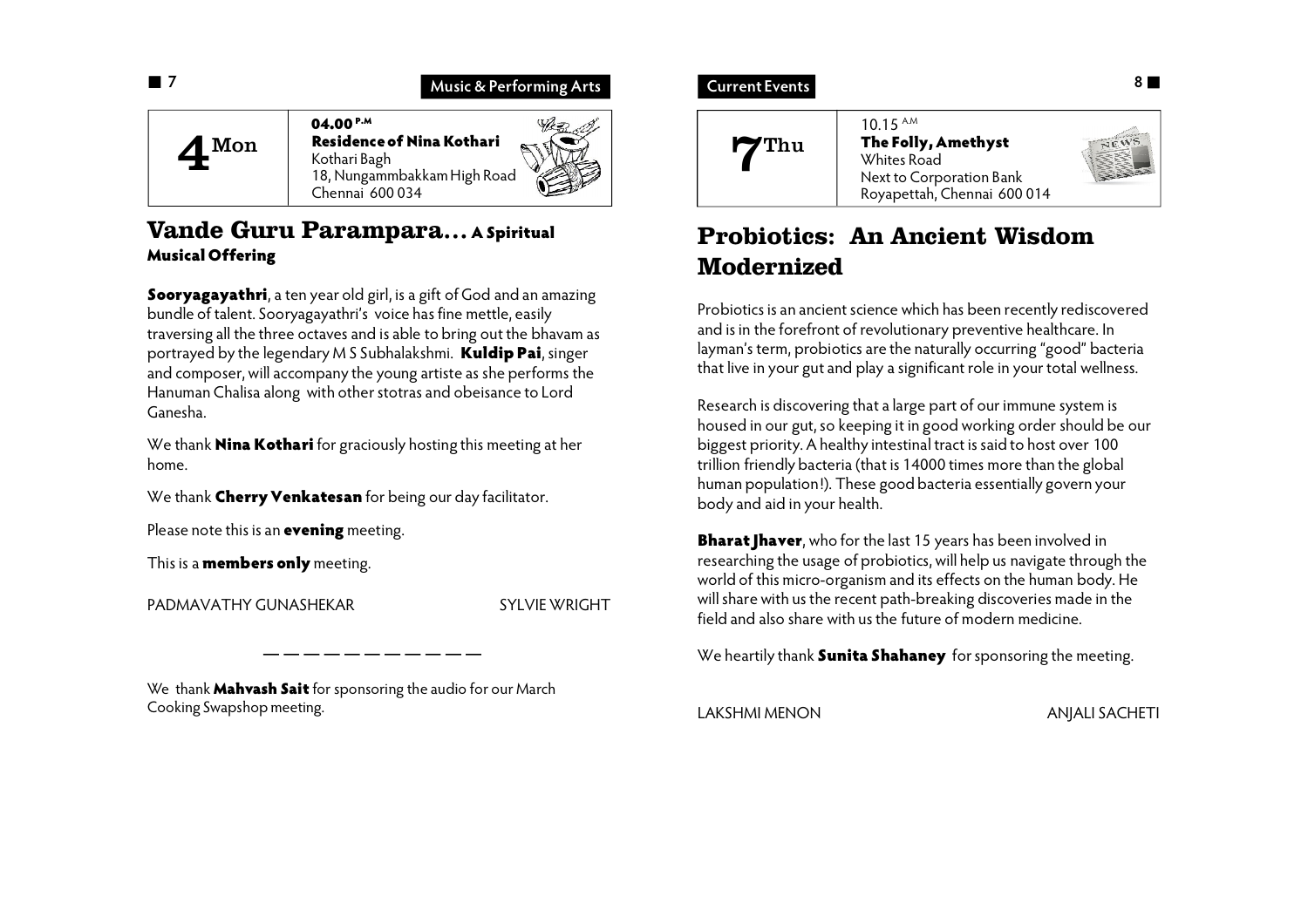

# **Indian Concept of Time Tracking and Calendar**

What really is a New Year?

What is a Calendar?

Why does India usher in its New Year when it does, in March - April?

How has India been tracking time through the ages?

With the standardization of the Gregorian calendar, spanning from January 1st to December 31st, as the World's calendar, let's hear on the eve of Tamil New year, the concepts of Indian calendar, and its significance.

**D.K.Hari** and **D.K.Hema Hari** are founders of Bharath Gyan, a civilizational study initiative to compile and present the knowledge of India, its traditions, its culture, its global ties - in short, its ethos, from an Indian perspective.

We thank **Debbie Thiagarajan** for sponsoring the event.

We thank **Jeyasree Ravi** for being our day facilitator.

USHA JAWAHAR VIKKI TIPPET

### **Health & Ecology**



# **Disaster Preparedness and Mitigation**

Globally we encounter innumerable disaster situations. Let us get an insight knowledge and understanding of the catastrophic effects of disasters and what can be done to cope up and rise up to the event. How important are those golden seconds of an emergent situation? What impact do they have on our world? Are we doing something about it? Are we competent First Responders?

Our speaker, **Dr. Papa Jr.** is a trained **Emergency Physician** and **Disaster Preparedness** and **Mitigation Trainer**. The bottom line of all his forays are centric to providing for perceptive solutions and his life's credo is to reach out to the unreachable and the ones in dire need. Dr. Papa Jr. heads three health verticals at HUMA Hospital - the HUMA Urgent Care Centre, HUMA Wellness (Holistic Health Care) and the Humanitarian Outreach Initiative (India).

We thank **Uma Ganesan, E. Rajeshwari, Linda Raymond, Anita Reddi** and **Urmila Reddy** for kindly sponsoring the meeting.

BANU SINGH SUSHI GOKLANEY

We would like to thank **Kala Bhashyam** for being one of the sponsors for our March 8th Music & Performing Arts meeting at The Folly.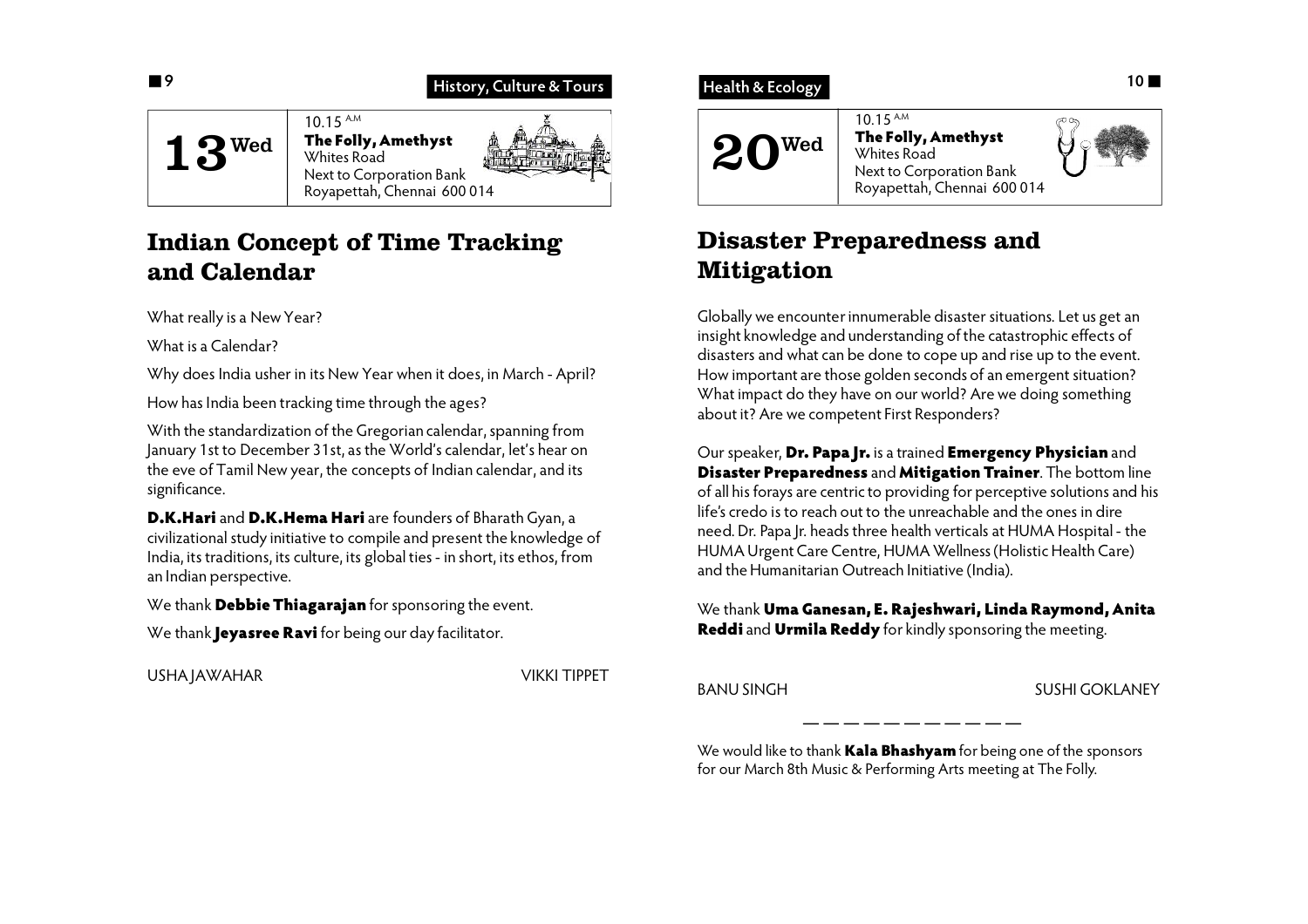### **"The Unsinkable Molly Brown"**

"Our happiest moments as tourists always seem to come when we stumble upon one thing while in pursuit of something else"- Lawrence Blake.

On the eve of 8th February 2016, 28 of us were welcomed at Hotel Kiranshree Portico with a traditional Assamese Gamosa( gamcha) and an impromptu shopping hour (thanks to Naina Shah!).

Next morning we settled ourselves into our allocated vans and headed out to the famous Kamakhaya Temple- dedicated to the Yoni and one of the few temples that still practice sacrificial slaughter. At the temple some decided to take in the sights and sounds around the temple while others went in to see the sanctum sanctorum- a visit made very easy thanks to Sharada's special efforts of arranging a visit for us.

Foreheads smeared with vermillion we moved on in our vans to Kaziranga. We stopped at the highway city dhaba that turned out to be unexpectedly beautiful with lots of stunning dahlias around. After a hearty meal and introduction to the Assamese chili- bhoot jhalokia, we moved on. On the way was another surprise of witnessing the finish of a South Asian Games- cycling event. We reached Iora resort and after check in we were invited to a performance of the Bihu dance by a group of young dancers- who with their enthusiasm and foot tapping beats, managed to get many IWA ladies to join them step for step. The gentlemen on another table were in for a surprise that evening as the ladies challenged them to a round of karaoke, which they gracefully accepted. Their lack of skill was made up for by their enthusiasm!

Next morning we gathered at 4am to embark on our elephant safari. The safari was in itself an unforgettable experience. We set out 3 to an elephant and the majestic animal, graceful even in its enormity was clearly the superior in the jungle hierarchy. The unexpected turn of events when one of these majestic beasts trumpeted showing its maternal instincts and scaring a rhino away surely left its riders' hearts racing! The ride in the crisp morning breeze swishing through the tall elephant grass and pre

dawn calm inspired some of us to repeat this experience the next morning.

That entire day was dedicated to exploring the Kaziranga Sanctuary on a jeep. We took in scenic beauty and sighted a plethora of birds and animals. With another heart stopping moment when a rhino charged at our group we ended the tour with a lot of excitement.

Lunch that day was a special affair with typical Assamese dishes leading to an evening of singing, bonfire, dance, food and good cheer. Next day we checked out of this lovely resort and drove to Jorhat- stopping on the way at the orchid park. Expecting to see a variety of flora- imagine our surprise when we were treated to a performance of the bamboo dance and a sale of some Assamese snacks. As we reached the Kaziranga Golf Resort, it took our collective breath away with its lush undulating greens. Soon after check in we drove to the Hollonga Par Gibbon Resort which was exciting simply because it was out of agenda and in a beautiful forest reserve where one could actually hear the sounds of the forest. Even the fear of the leeches didn't dampen the adventurous spirit of the ladies.

After a good night's rest we were ready for our day's excursion to Majuli, world's largest Riverine Island. A drive and a short cruise on the Brahmaputra reached us to this lovely little island, which is a crowning glory of the Vaishnavite culture in Assam. Here, we saw a graceful dance performance by the monks as well as the art of mask making. Then we moved on to see a Mishing village and experience first hand the lives of the villagers who were equally delighted to see us there. The next day was slated for visiting Sibsagar and visiting the Siva Dol (siva temple). En route we noticed girls dressed in traditional mekhala chador and reached the temple contemplating the reason for so many young adults to be dressed in traditional finery. We were met by throngs of young adults dressed in their best attires and were told that it was Saraswati Puja day. We realized that we were witnessing perhaps one of the most important socio cultural events in any young Assamese adult's life. It sure beat any valentine celebration! We walked around the temple and were more taken in by the hundreds of lovely young men and women than the temple grounds. We left there with smiles wondering which of them would win the best-dressed award given by a popular local TV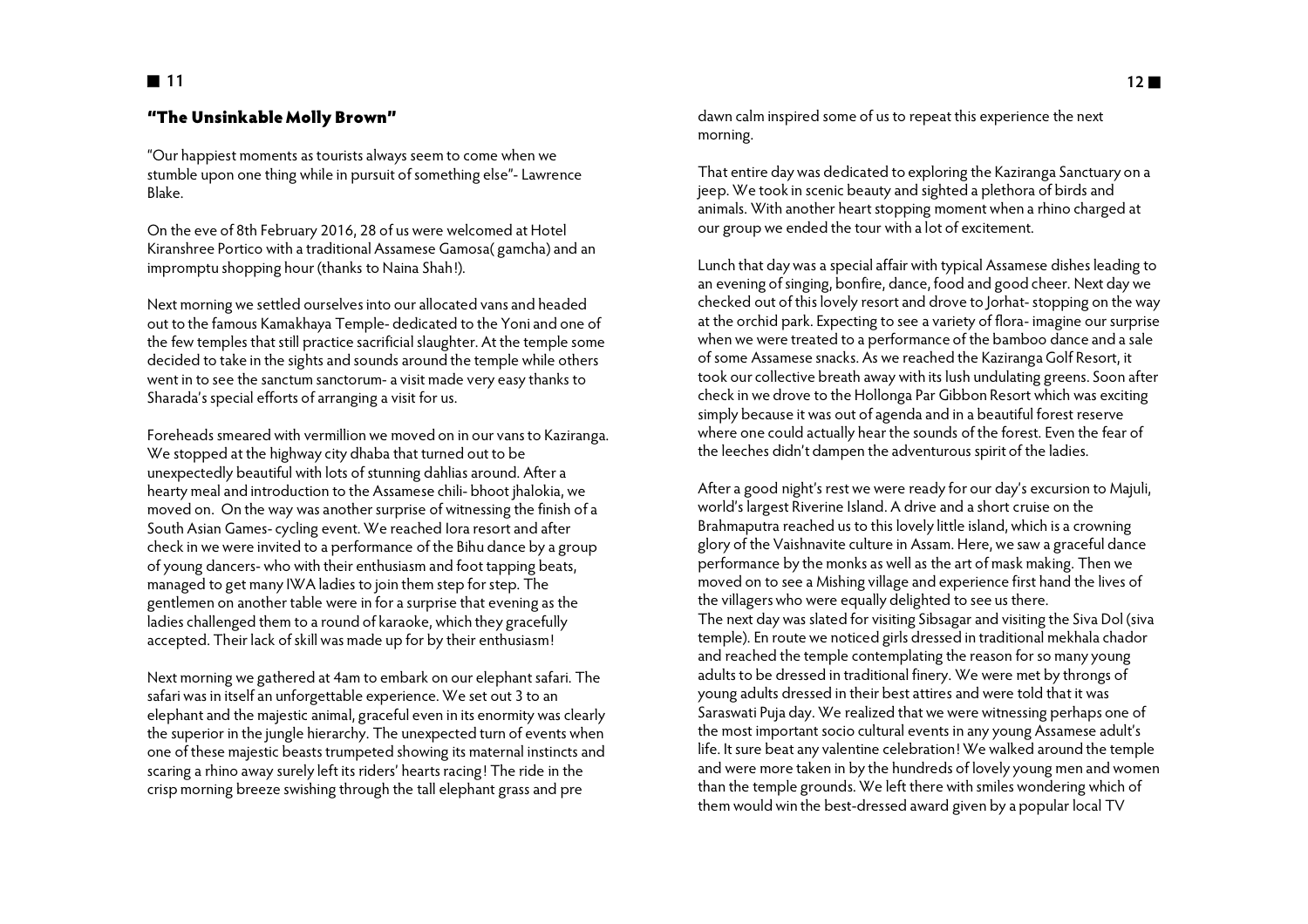channel. After Sibsagar we stopped for another Assamese lunch and moved on to see Ahom Maidam- which our guide aptly called- pyramids of India. These were hills where the members of the Ahom royal family were buried. On the surface it look deceptively simple like a park with hills and mounds- beguiling to the unassuming eye about the hundreds of years of history lying beneath.

The day ended with the usual spa run and we dressed up for a cozy dinner and drinks and a game of dumb charades. The two teams were neck to neck with smart guesses flying! And then came- "the unsinkable Molly brown" the movie that decided the winner . That evening brought yet another surprise as the Presidents gave a vote of thanks and a beautiful gift to all of us.

Next morning we departed early for Guwahati with lunch stop and evening cruise on the Brahmaputra. It was a lovely evening spent chatting and singing as the 2-tiered boat gently moved on the serene waters of the mighty river. We returned to the hotel for a special dinner to mark Valentine's Day. The last day on the trip was earmarked for shopping and everyone visited the local market where the ladies picked up souvenirs. Finally we headed for the airport to board our flight home. Here too awaited one final surprise as our Presidents got to fly with the Governor of Meghalaya and Manipur sharing the row with them on flight- making it a befitting end to a holiday that was full of pleasant, unexpected nuggets of happy surprises!

#### NIDHI THADANI

#### **GRAND FINALE**

Thank you for a fantastic Grand Finale. We are deeply grateful to the following members:

**Tina Malhotra**, for facilitating this event, for arranging and sponsoring the hotel stay of the Designers,

**Shanti Thomas**, for sponsoring the travel arrangements of the designers and for co-sponsoring the beautiful flower arrangements at The Apartment,

**Ambika Mammen**, for sponsoring the lovely backdrop for the fashion show,

**Banu Singh**, for co-sponsoring the beautiful flower arrangements at The Apartment,

**Vidya Singh**, for her time, effort and help in co-ordinating the show and for sponsoring the backdrop for the photo-booth,

**Rekha Rangaraj**, our wonderful MC.

Thanks to all our gorgeous IWA models, **Padma Ashok, Nabila Avais, Farah Bangera, Shalini Biswajit, Uma Ganesan, Sanyukta Gill, Deepali Goyal, Chandra Lulla, Jaya Mahbubani, Tina Malhotra, Jayashree Manradiar, Masako Maruyama, Thejomaye Menon, Sabina Narayan, Sharmilee Nielson, Sheetal Parekh, Sharmila Ramji, Amulya Rao, Tulsi Reddy, Anjali Sacheti, Sweta Saharia, Ritu Sahi, Sheetal Shah, Banu Singh, Vidya Singh, Manisha Singhee, Fharzana Siraj, Bharathi Suresh, Nidhi Kapoor Thadani, Vicki Tippet, Usha Umapathi, Lakshmi Viswanathan and Sylvie Wright**.

Thanks to our enthusiastic Next Generation participants : Kanika Krishna, Avantika Krishna, Asmita Krishna, Aishwarya Ramji, Shabri Thomas and Jenn Thomas; and

Our Executive Committee and Managing Committee for all their help .

ACHU KURIAN MALINI KRISHNA